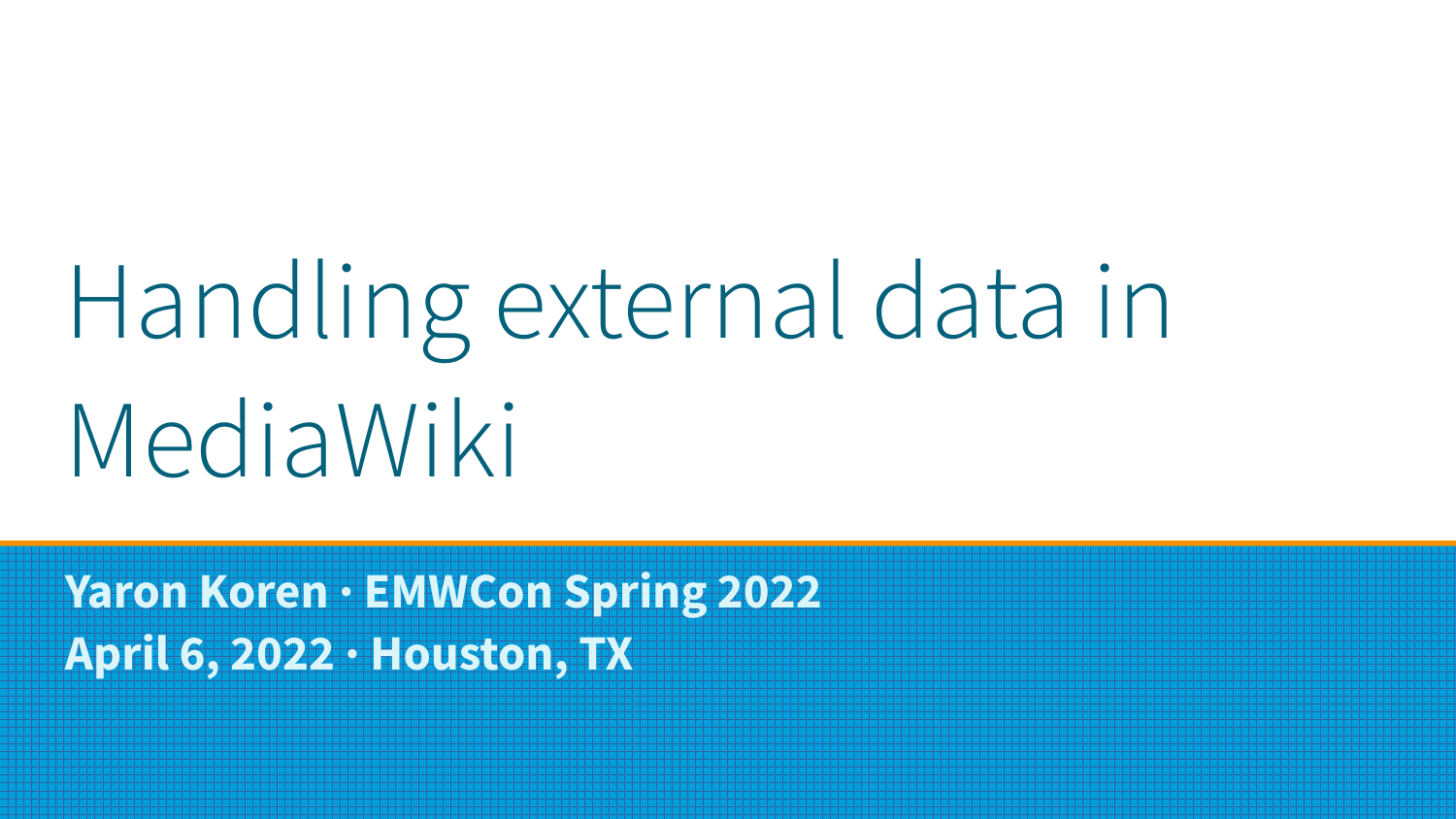### About me

- Based in New Jersey
- My extensions: Page Forms, Cargo, etc.
- My company: WikiWorks
- My book: Working with MediaWiki
- My podcast: Between the Brackets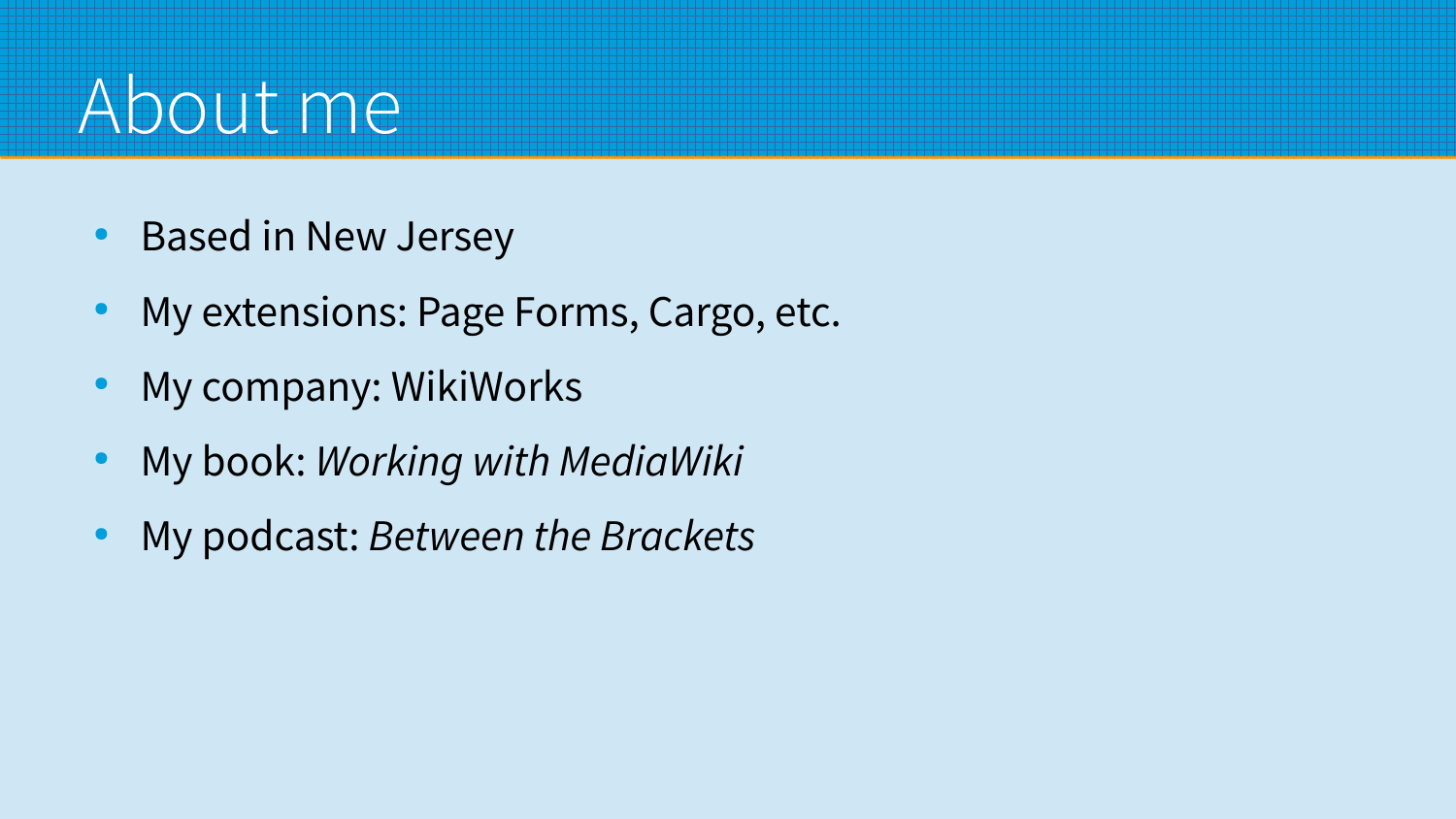# External data (lowercase "d")

- The amount of data outside a system always dwarfs the amount of data inside the system (even for Wikidata)
- It's best not to have redundant data (best is "single source of truth")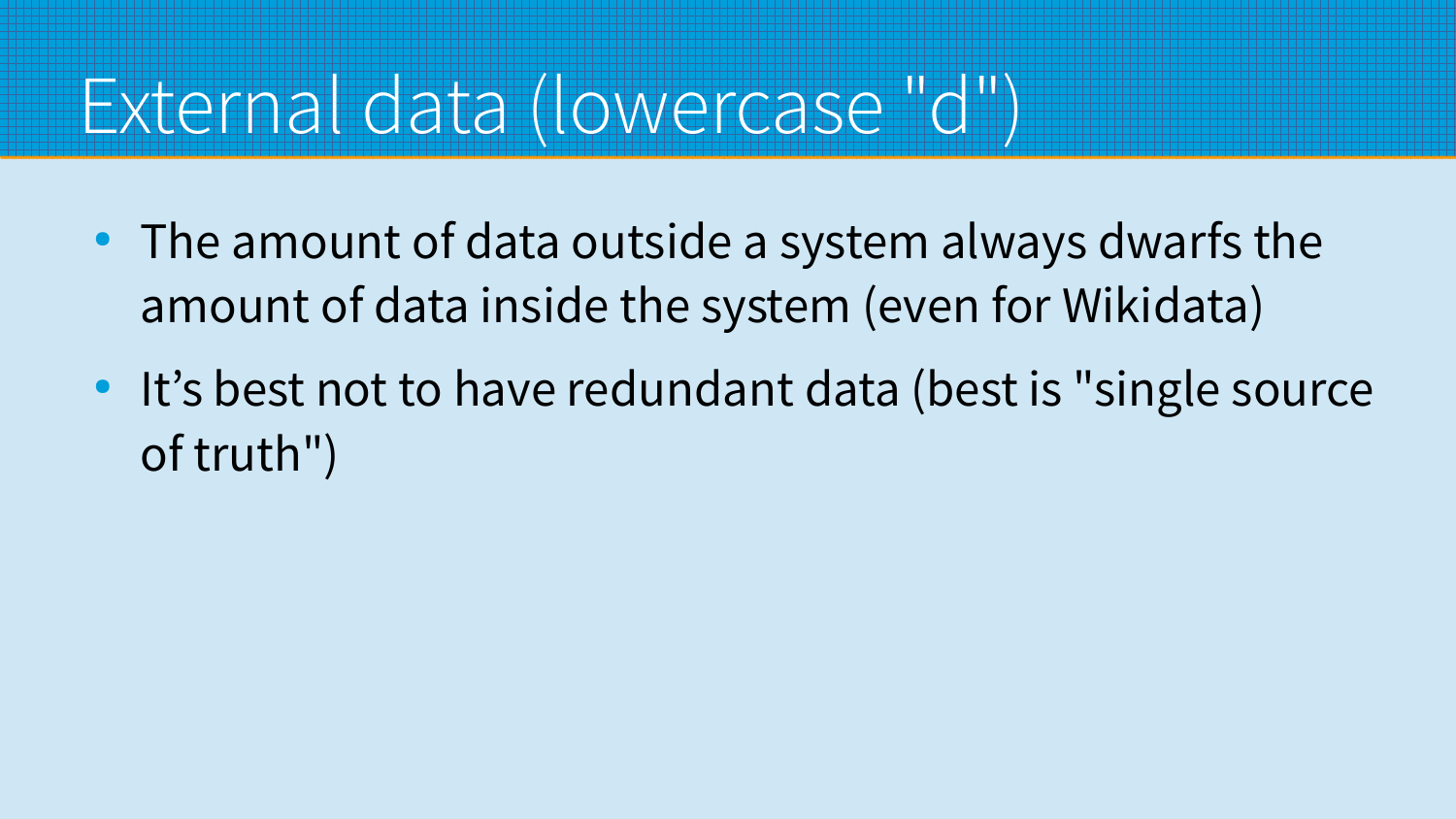#### Two basic approaches to handling external data

- 1) Import the data into the wiki, abandoning the outside system
	- Various solutions for this, including bots and the Data Transfer extension
- $\bullet$  2) Keep the data in the outside system and query it in the wiki
	- Standard extension for this: External Data
- Having the data in both systems, with some attempt at automated "syncing", is rarely a good idea.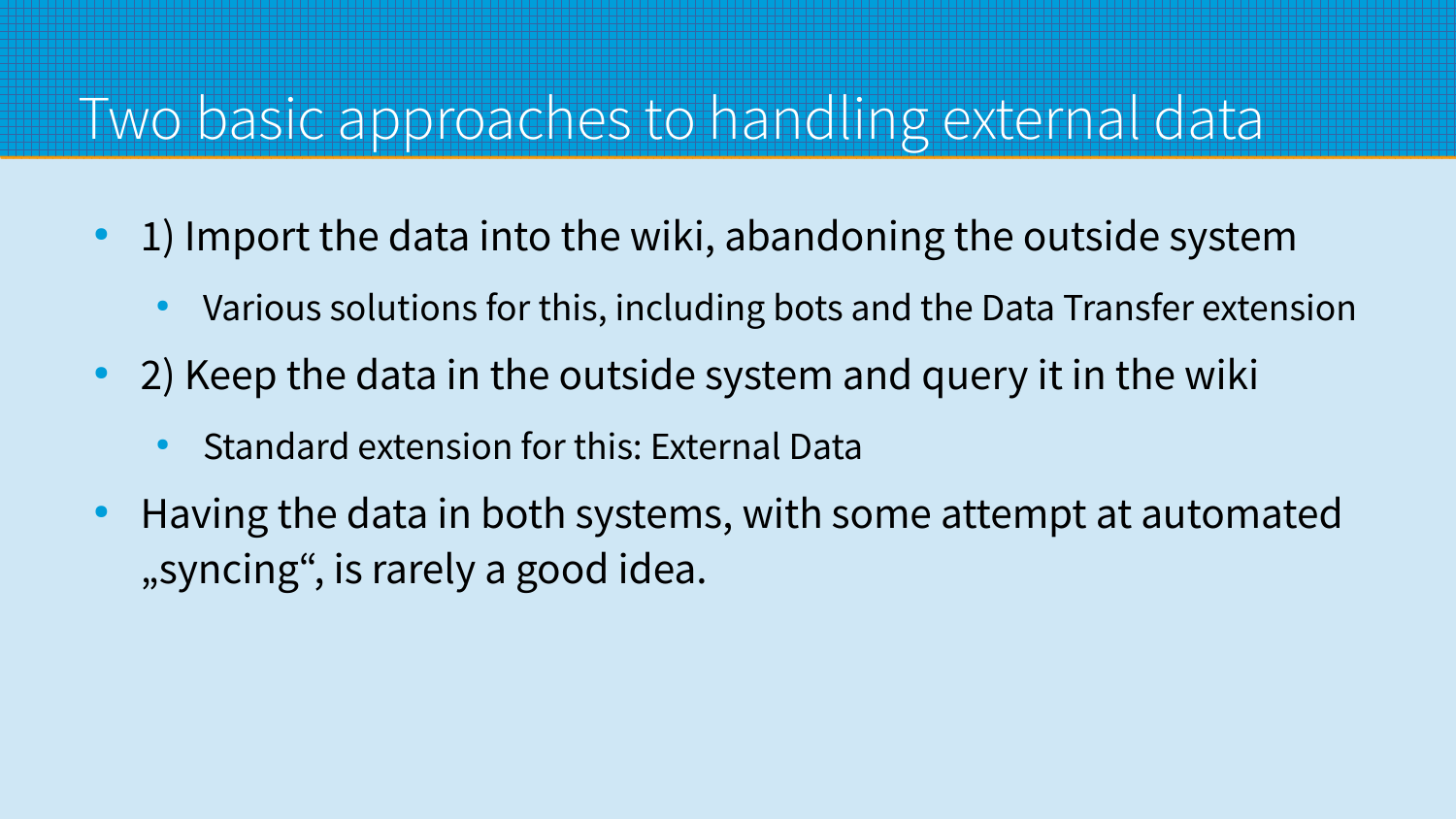# External Data (uppercase "D")

- A MediaWiki extension that lets you query and display outside data sources
- Created by me in 2009, improved and extended by many people
- Data retrieved can be either a single row of data (displayed via #external\_value), or a table (displayed via #for\_external\_table, #display\_external\_table or #format\_external\_table)
- All functionality available via Scribunto/Lua as well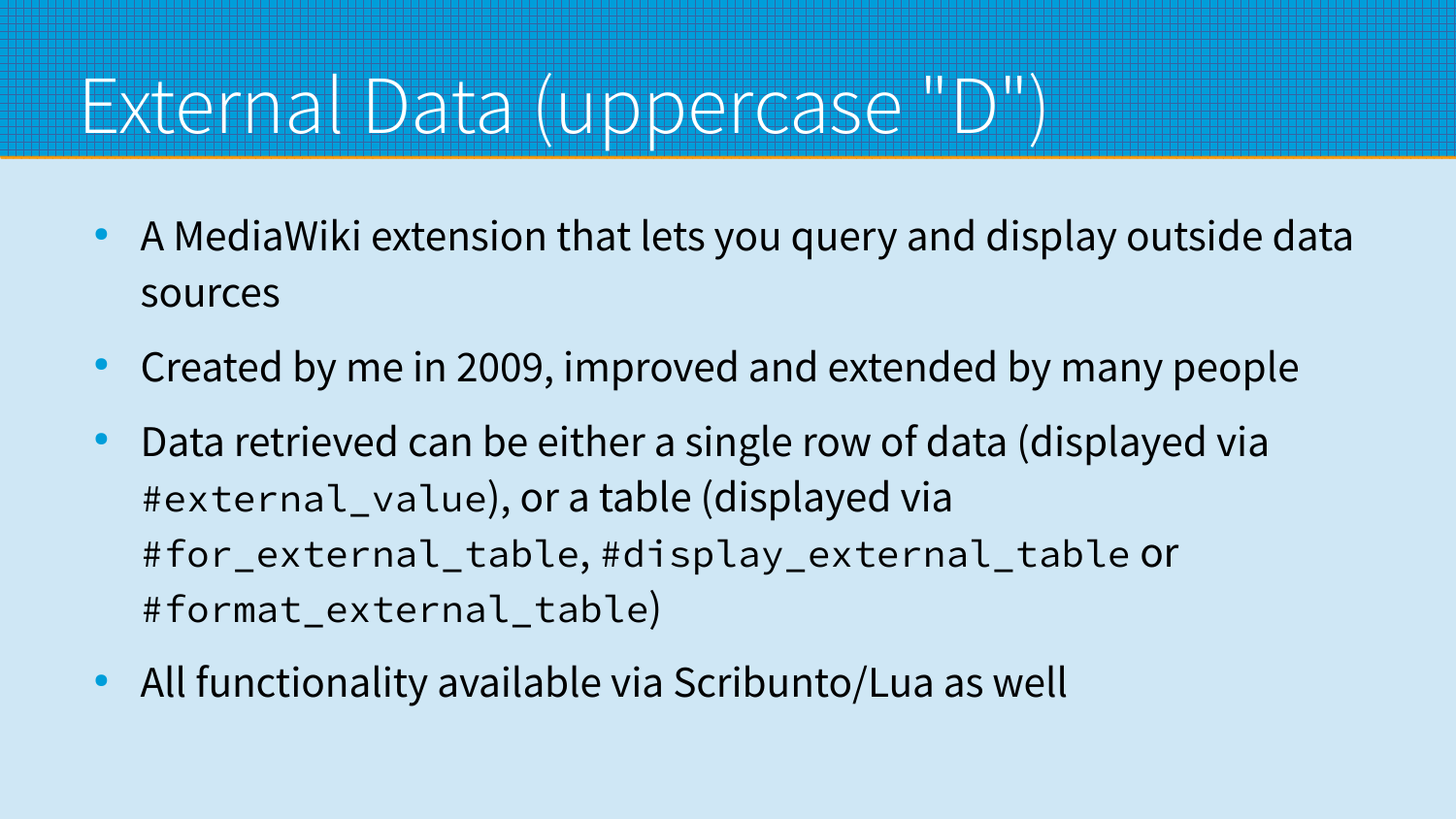#### External Data: possible data sources

- Web pages (CSV, JSON, XML, plain text, HTML, INI, GFF)
- Web pages via SOAP (same format options)
- Local files (same format options)
- **Databases**
- **LDAP** servers
- Local executables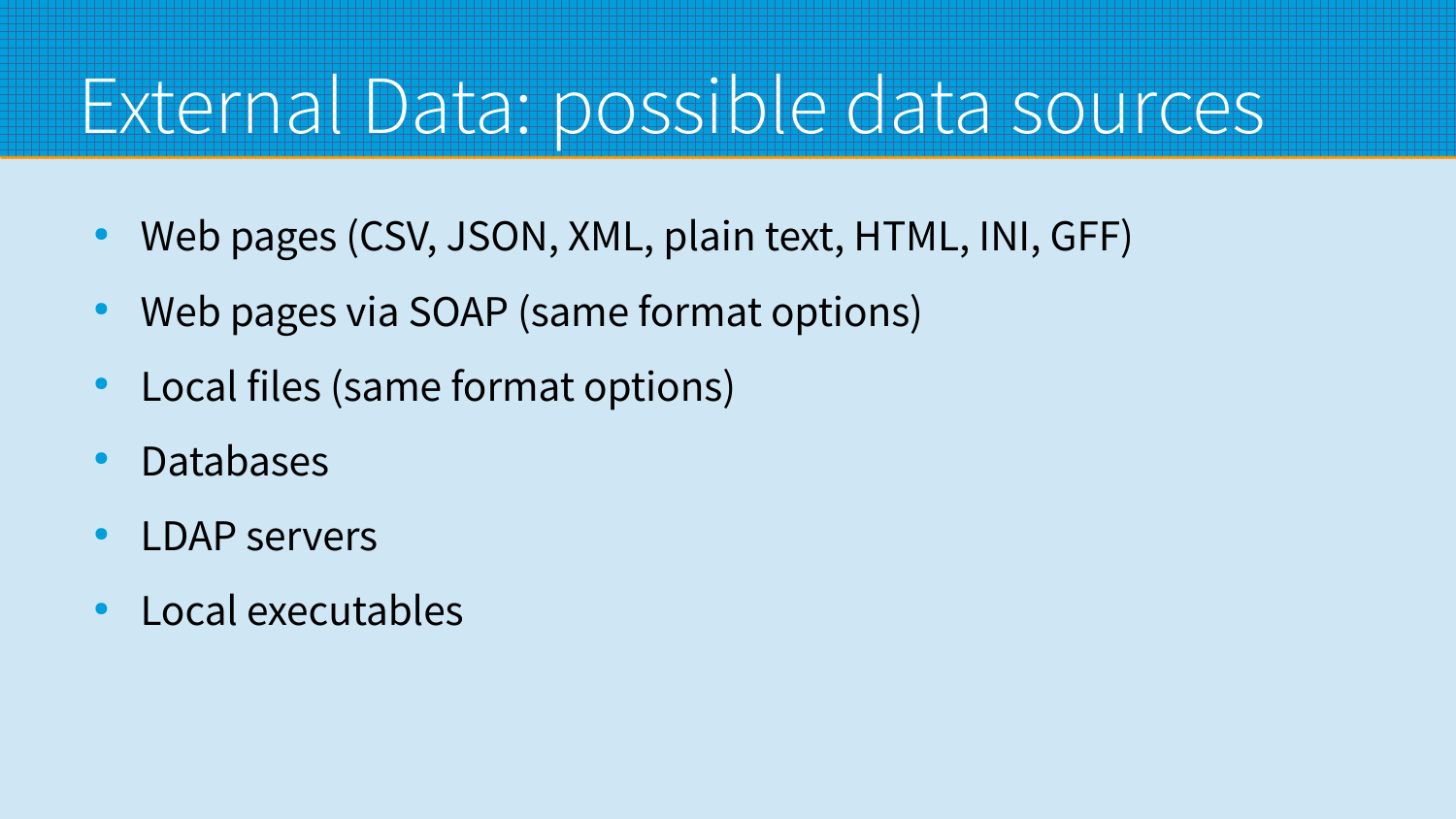

#get\_web\_data examples:

[https://discoursedb.org/wiki/ED\\_get\\_web\\_data\\_examples](https://discoursedb.org/wiki/ED_get_web_data_examples)

#get\_program\_data examples: [https://traditio.wiki/Традиция:Test/ED/exe](https://traditio.wiki/%D0%A2%D1%80%D0%B0%D0%B4%D0%B8%D1%86%D0%B8%D1%8F:Test/ED/exe)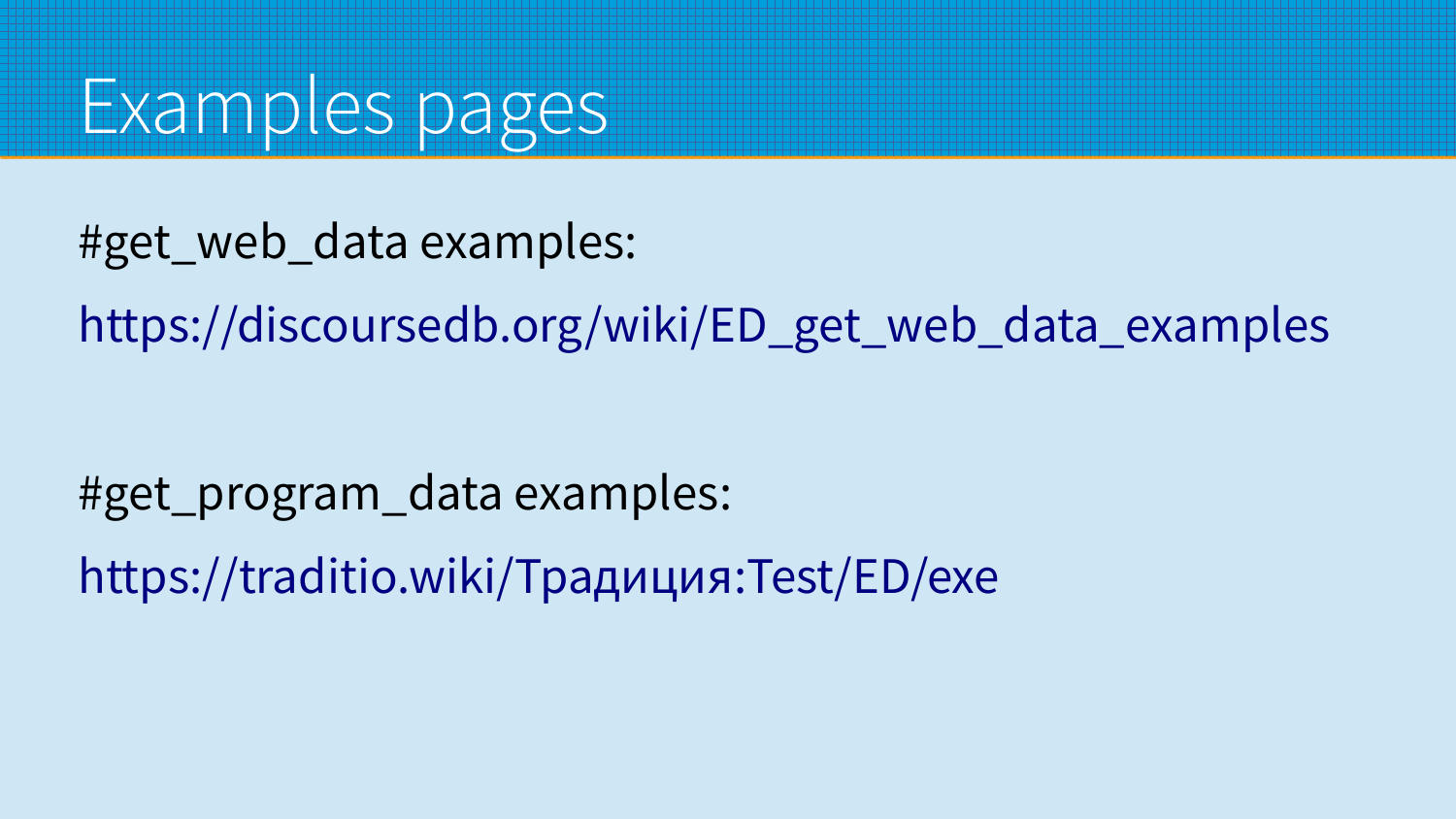# New features

In the last six months, the following features have been added (thanks to Alexander Mashin):

- #get\_program\_data
- $\#$ get\_external\_data (single catch-all function)
- Prepared SQL statements in #get\_db\_data
- INI format
- #format\_external\_table (uses Cargo to format results)
- ...and many others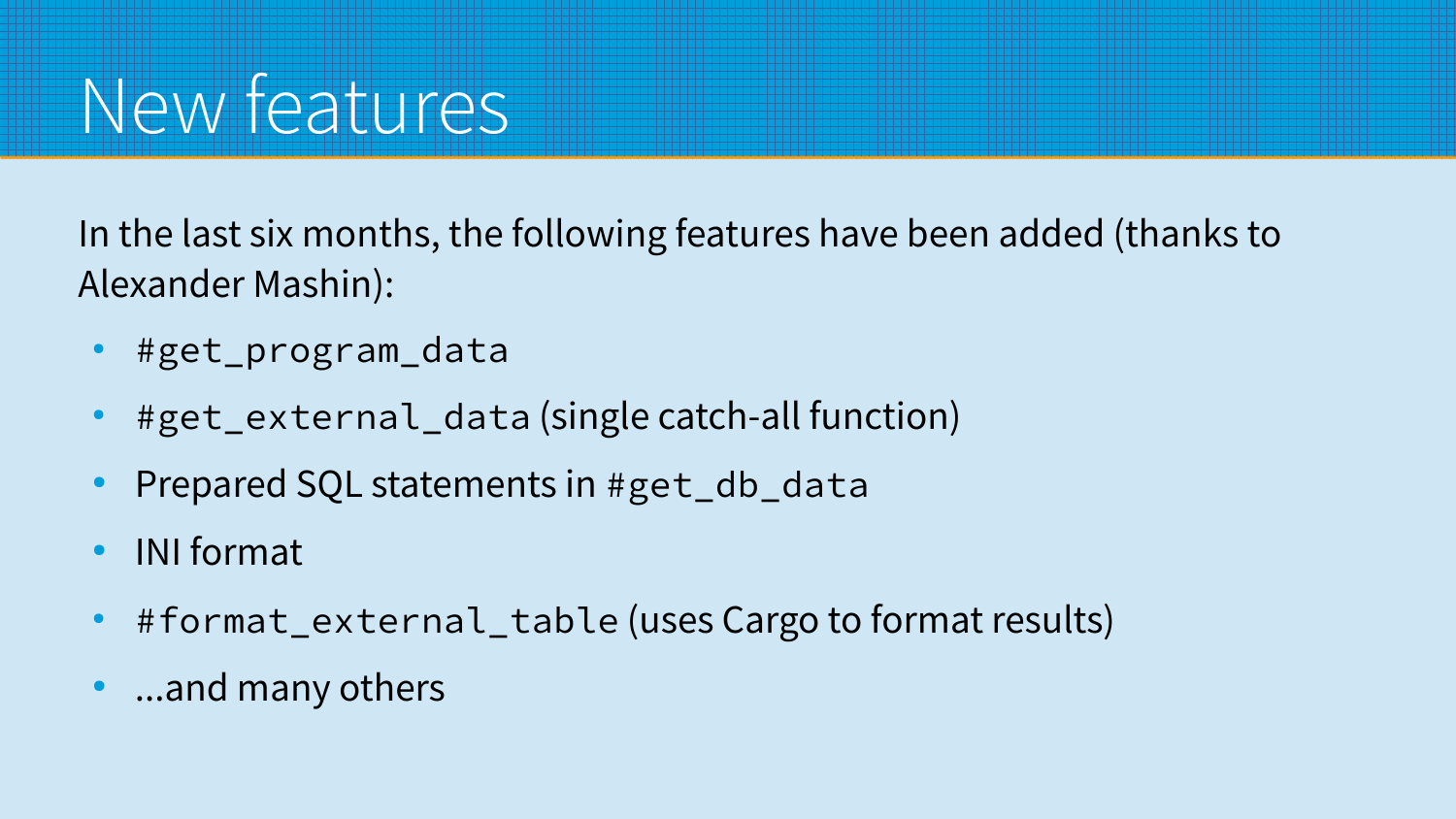### External data in forms

- External data is also useful for setting possible values in forms.
- "values from external data=" populates dropdowns, comboboxes, etc. with values retrieved by a call to #get\_web\_data, #get\_db\_data, etc.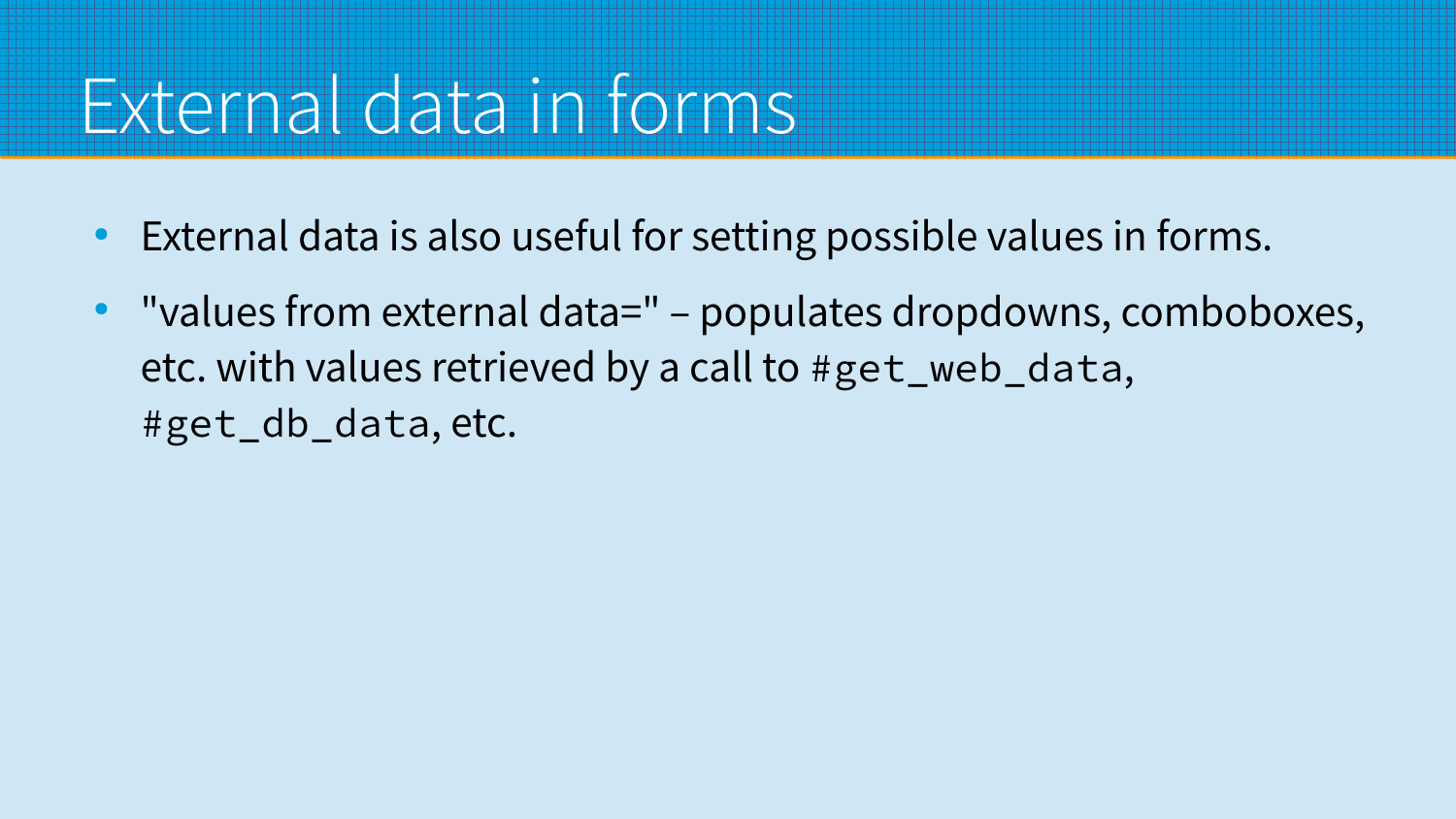#### Future complication: Parsoid

- Parsoid (a MediaWiki parser) parses different parts of a wiki page independently, not necessarily in order.
- Once Parsoid becomes the default parser, parser functions that rely on order (like #get\_web\_data + #external\_value) will no longer necessarily work correctly.
- External Data is not the only extension with a problem.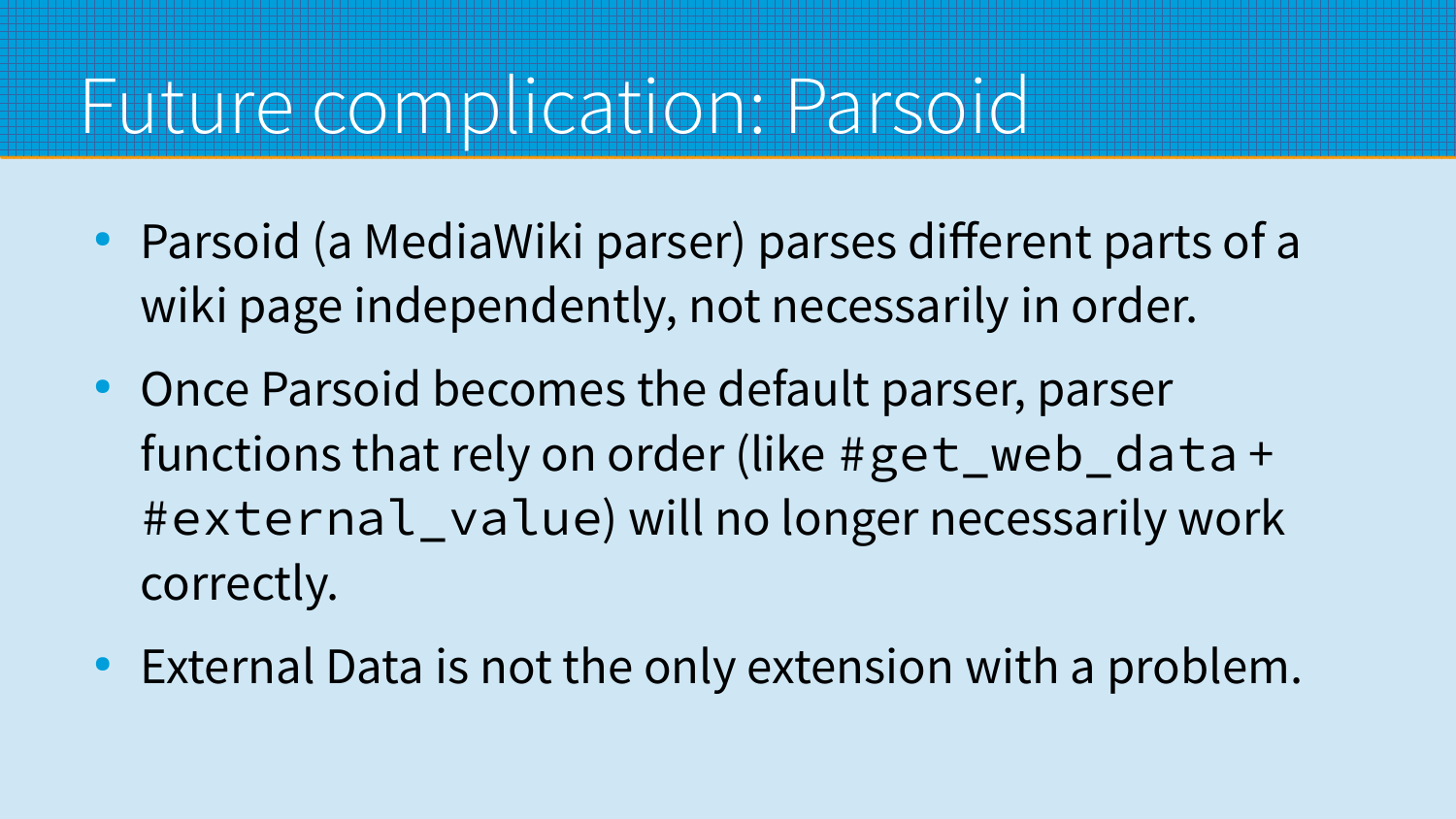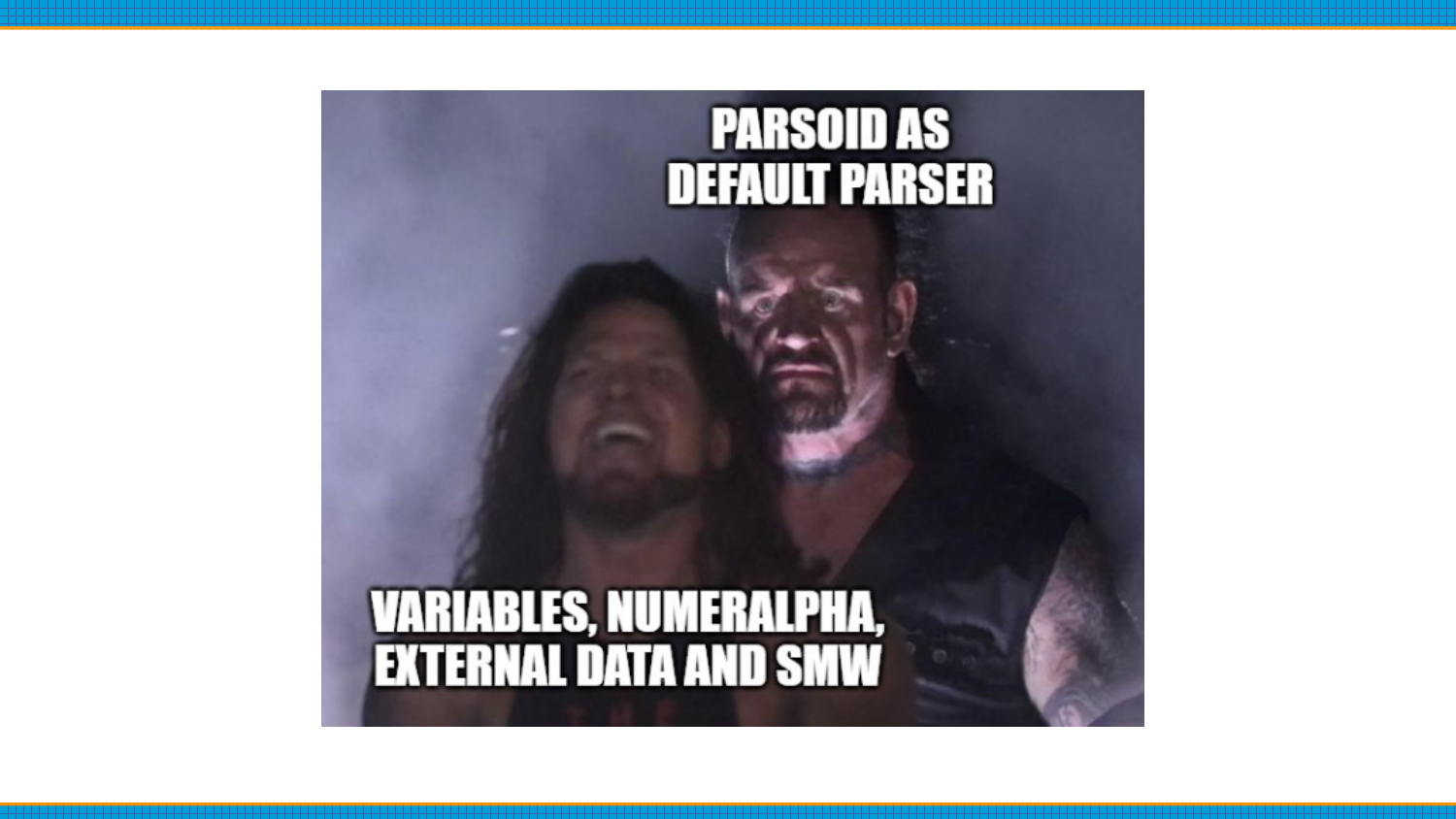### What can be done?

- Variables and NumerAlpha may be screwed. : (
- For External Data, we need a way to retrieve and display data at the same time.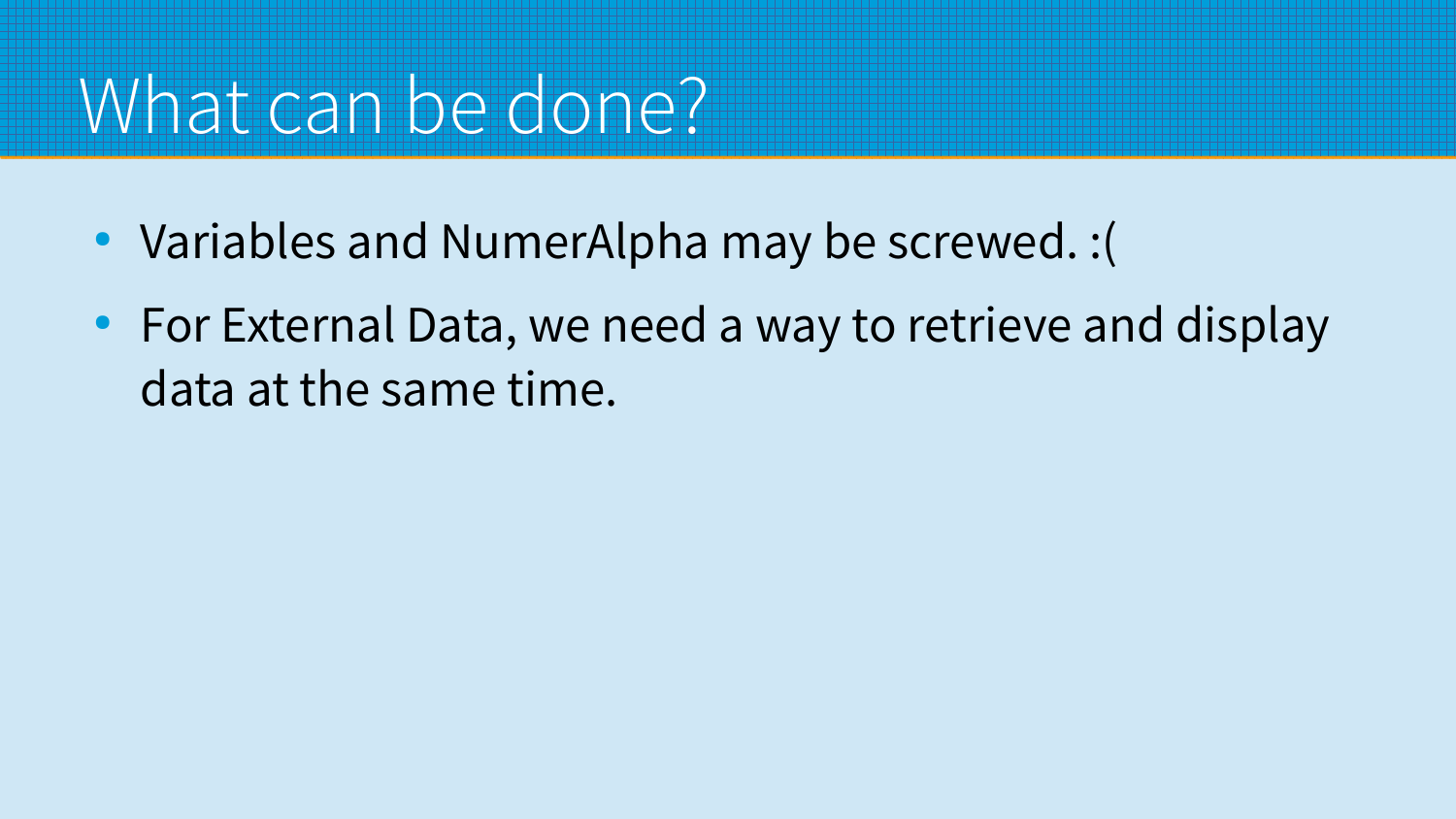#### One option: new parameters

- {{#get\_web\_data:
- url=https://imdb-api.com/en/API/Title/IMDB\_KEY/tt0055630
- |format=json
- |data=title=title,year=year,directors=directors,

```
stars=stars
```

```
|display template=Display IMDb film}}
```
...this would handle data retrieval *and* display!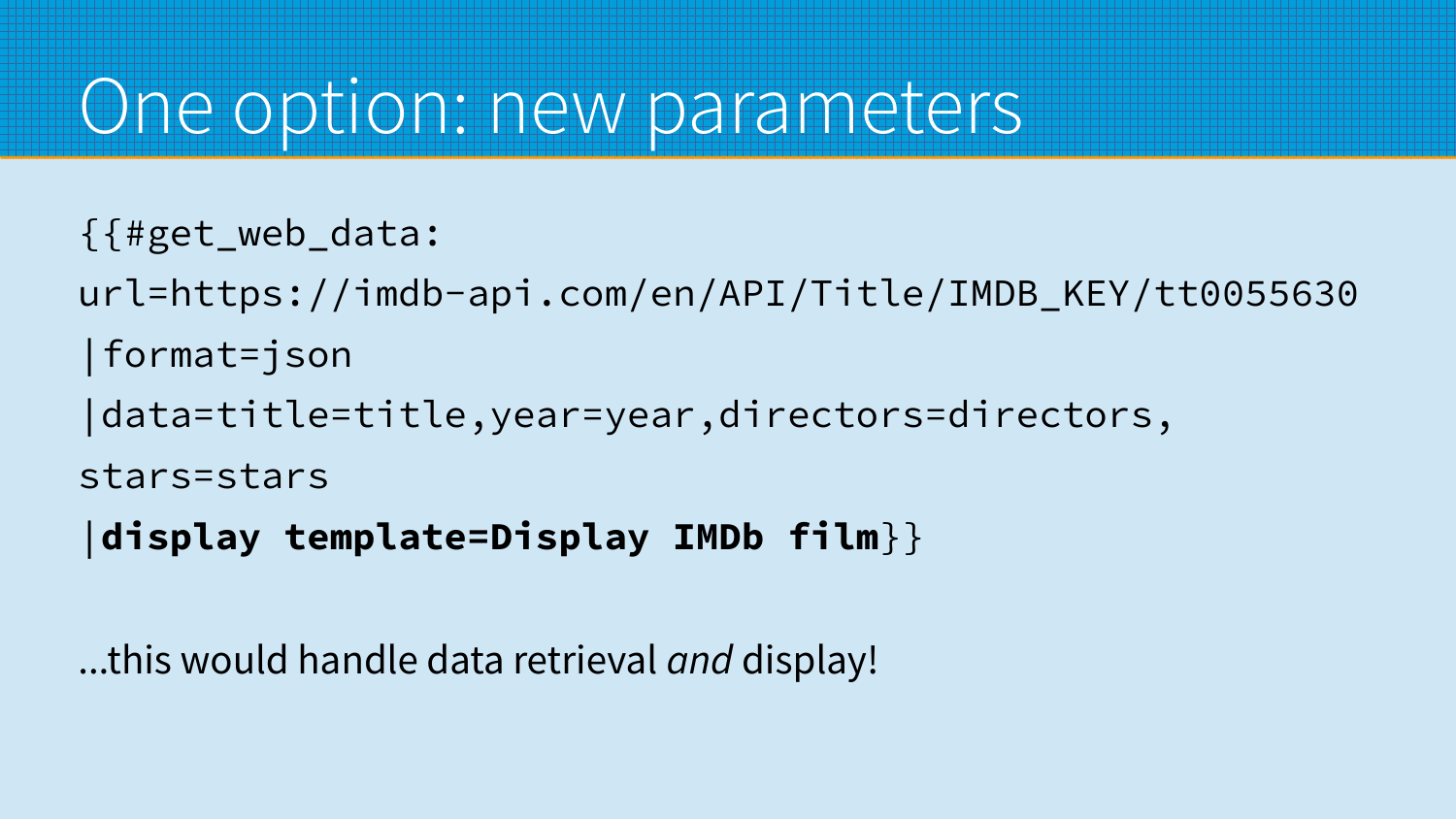# "Display IMDb film" template

Info for ID '''**...uh oh, what goes here?**''':

- \* Name: {{{title}}}
- \* Year: {{{year}}}
- \* Director(s): {{{directors}}}
- \* Actors: {{{stars}}}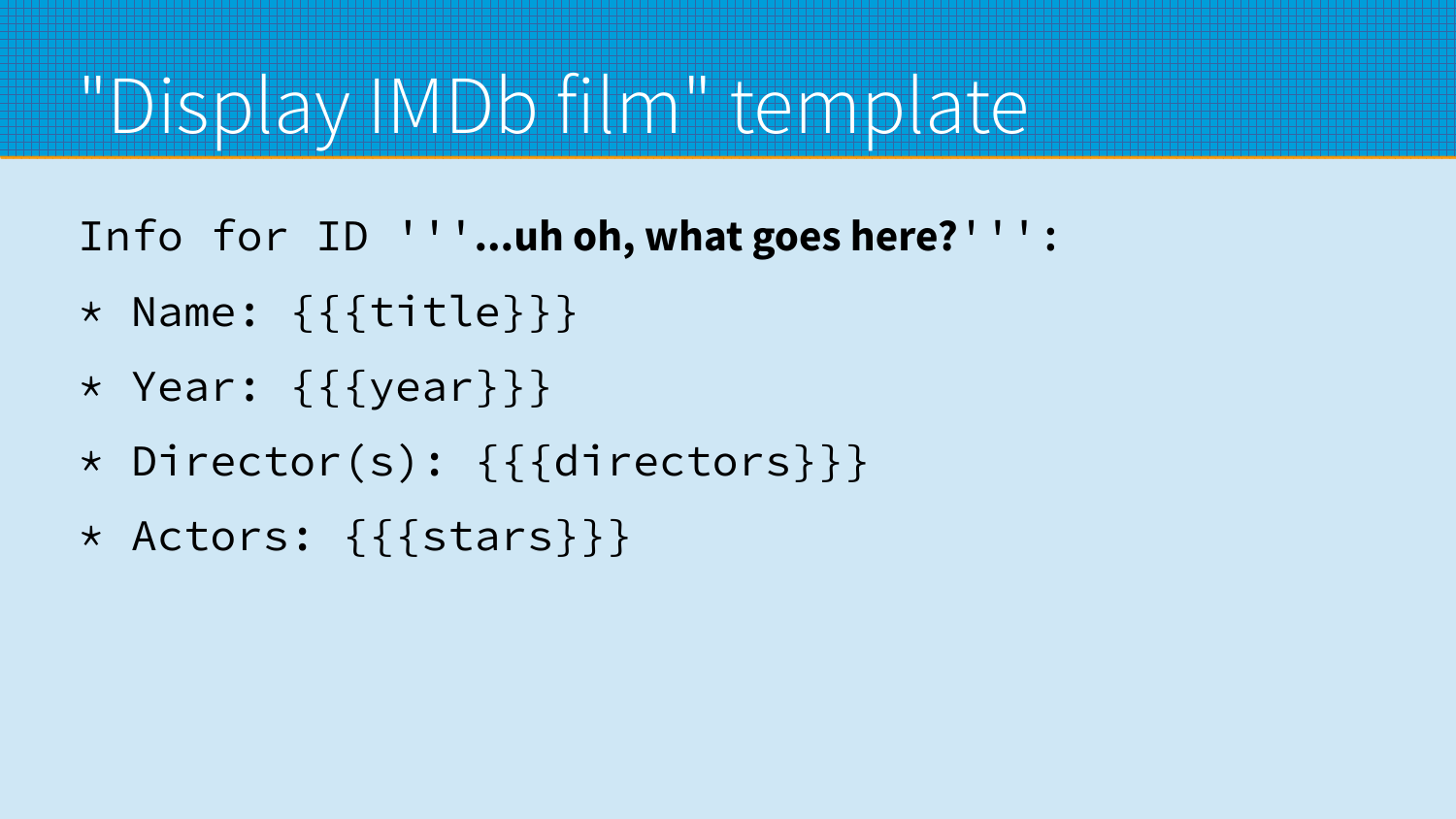#### We probably need another parameter

- {{#get\_web\_data:
- url=https://imdb-api.com/en/API/Title/IMDB\_KEY/ tt0055630
- |format=json
- |data=title=title,year=year,directors=directors,
- stars=stars
- |**display template=Display IMDb film**
- |**additional values=film ID=tt0055630**}}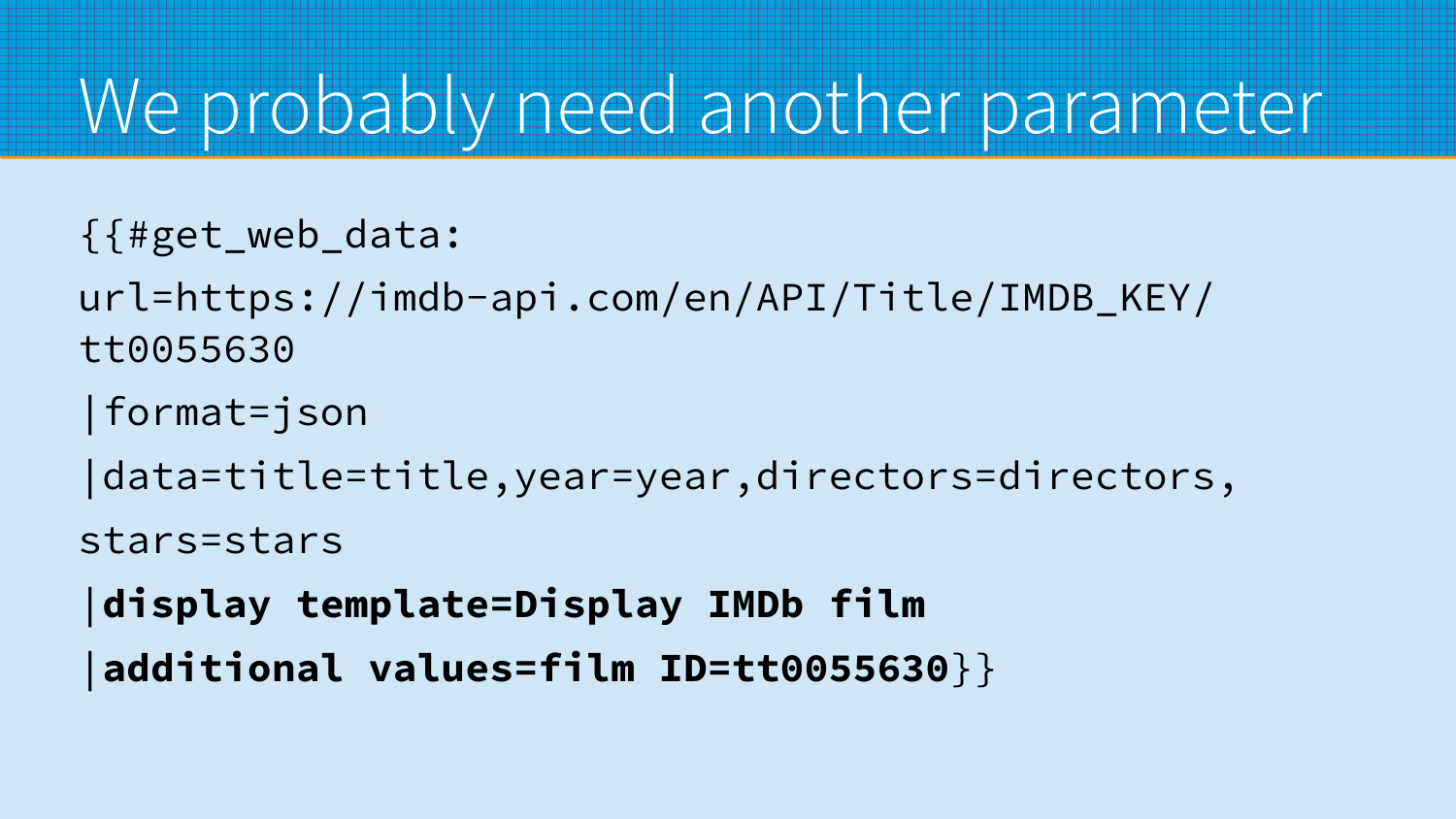# "Display IMDb film" template

- Info for ID '''{{{film ID}}}''':
- \* Name: {{{title}}}
- \* Year: {{{year}}}
- \* Director(s): {{{directors}}}
- \* Actors: {{{stars}}}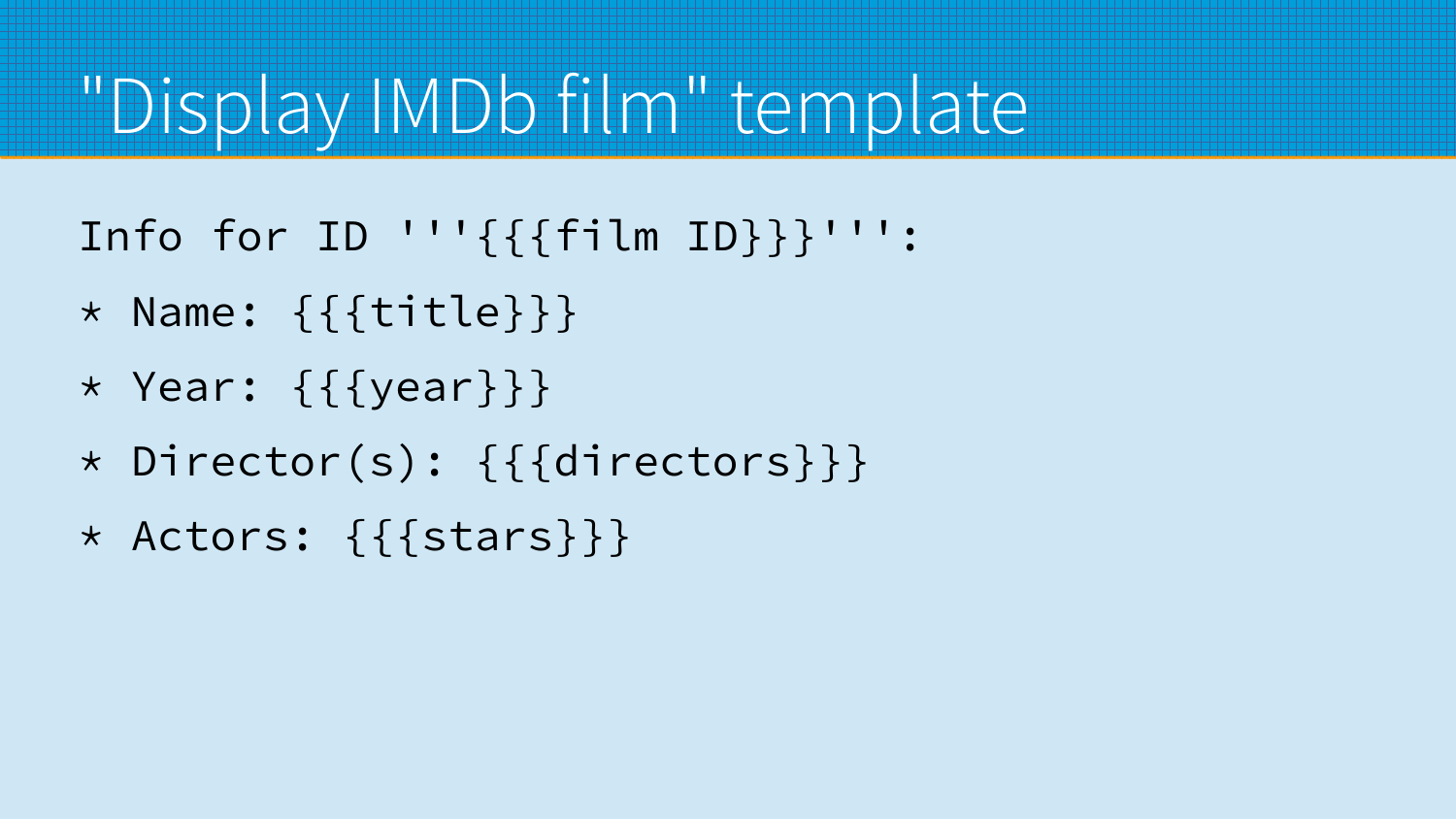#### Finally, a third new parameter

- {{#get\_web\_data:
- url=https://imdb-api.com/en/API/Title/IMDB\_KEY/tt0055630
- |format=json
- |data=title=title,year=year,directors=directors,

```
stars=stars
```

```
|display format=table}}
```
Just as with #format\_external\_table, uses Cargo to display values.